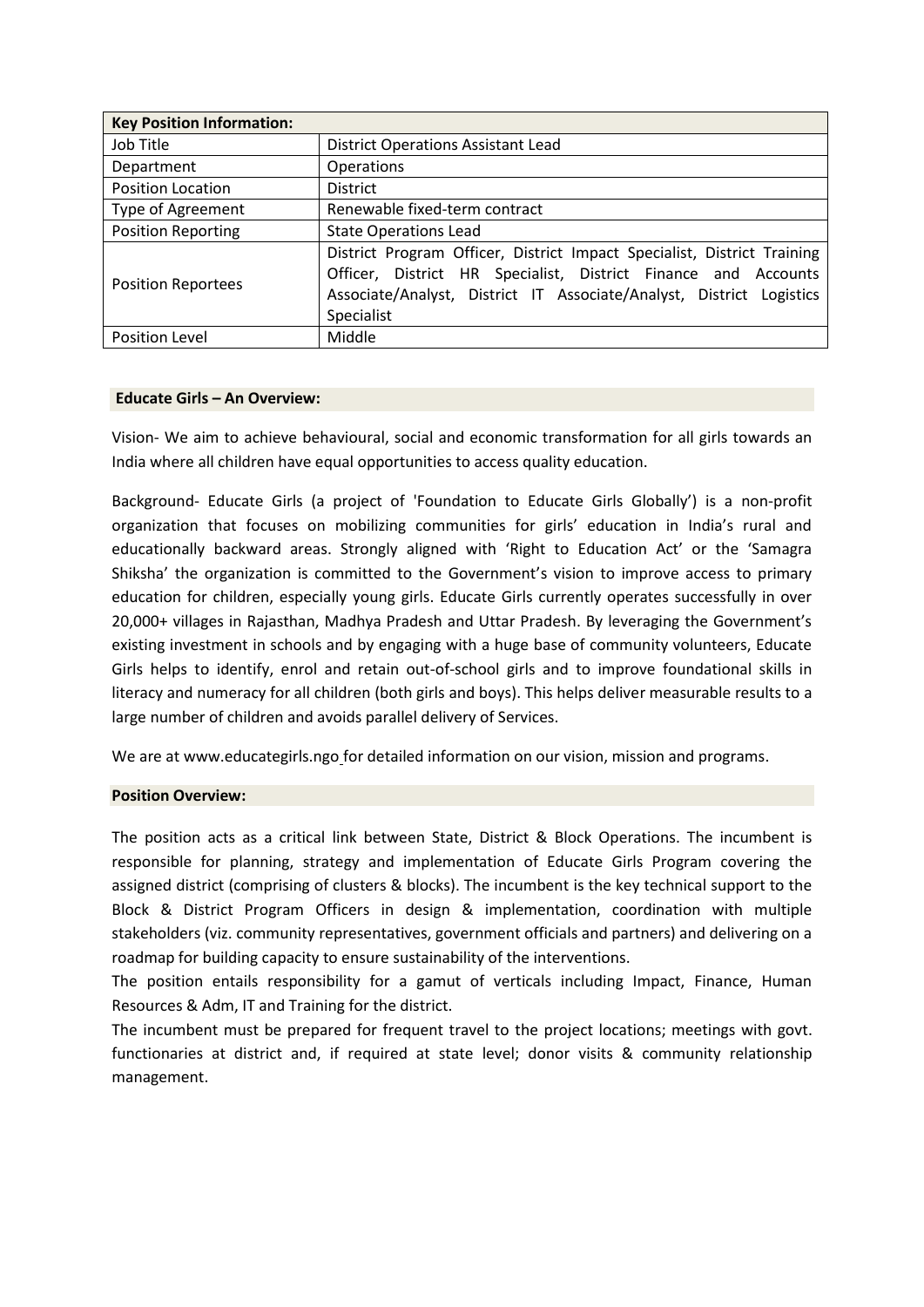

# **Position Key Responsibilities:**

#### **Support Operations Strategy & Approach**

- Designing operations strategy with State Operations Lead and creating an action plan with specific inputs from the district.
- Creating the program dashboard for the district in line with organization expectations and actual situation of the district.
- Co-design actionable implementation plan for the district with clear timeline and budget targets along with the State Operations Lead**.**
- Conduct research and analysis (both quantitative and qualitative) to develop the team's understanding of system problems, evidence-based solutions and innovations from the district.
- Support State Operations Lead in adapting program strategy based on on-ground learning from district.
- Support District Program Officer in implementation of programs as per agreed timelines period-wise and track them for progress.

# **On-ground Implementation and Monitoring**

- Ensure Enrolment & Retention targets are completed as per District Targets
- Ensure Learning targets are completed as per District Targets
- Ensure Completion of Door-to-door Survey &Training as per requirement & roles for entire district
- Ensuring all activities for driving community ownership are carried out as planned.
- Interact with key stakeholders (government departments and officials) on a day -to-day basis to ensure delivery on program objectives.
- Ensuring strong working relationships with government officials at district levels, program partners (external partner), non-profit partners, school principals and teachers.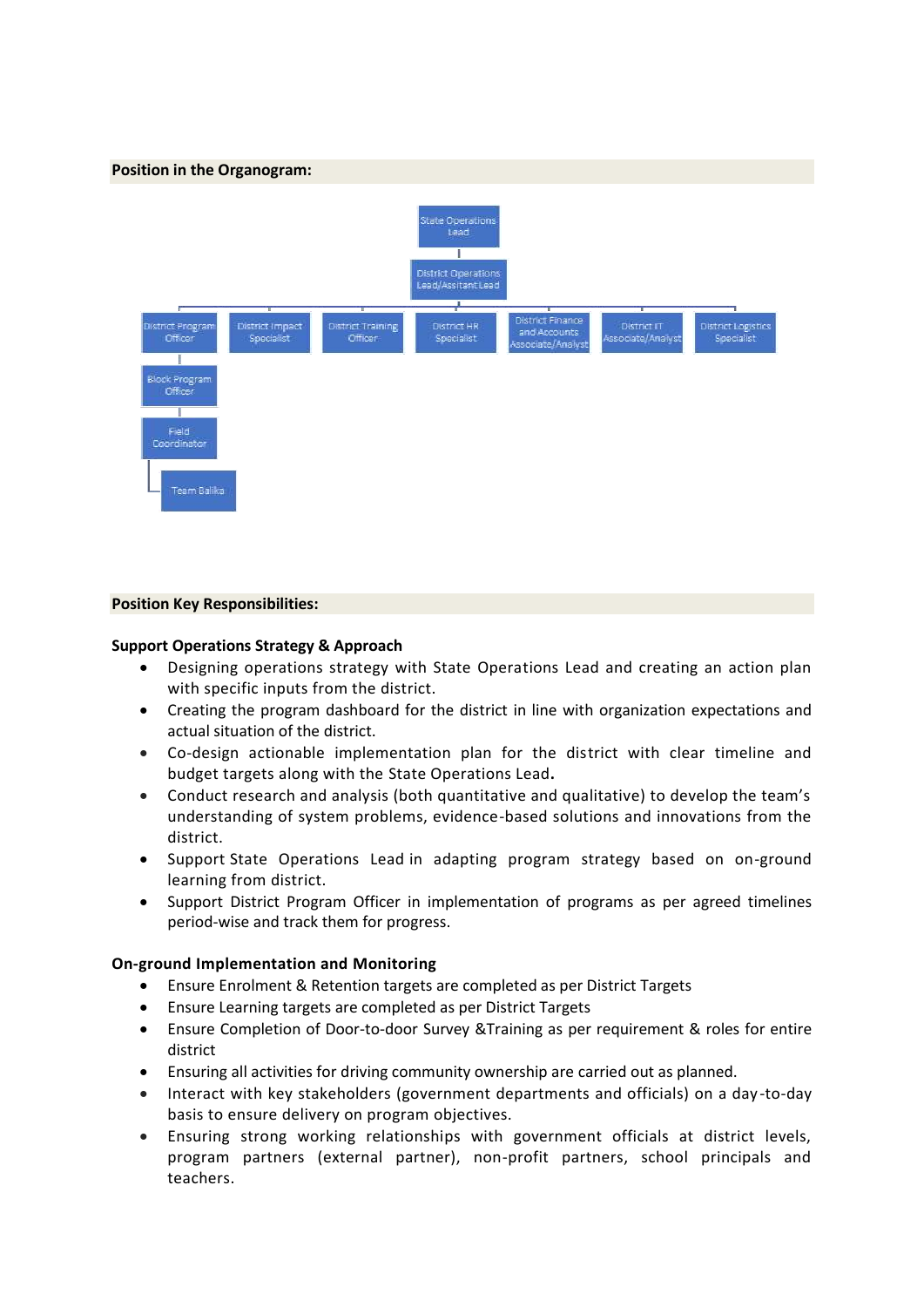- Review work done by implementation partners, including government officials, to ensure compliance with outcome, budget and timeline targets.
- Identify operational bottlenecks and weaknesses, wherever applicable.
- Track program progress on key indicators according to the given framework.
- Report performance on key indicators periodically and on a timely basis.

# **Managerial Responsibility**

- People Capability, ensuring a high-performance culture & minimize people risk
	- o Recruit mission driven competent and skilled talent at speed
	- $\circ$  Reduce attrition within a defined percentage that minimizes impact on operations and achieving targets
	- o Encourage Gender Diversity initiatives across the employee life-cycle
- Effective Utilization of Finance and optimum adherence to compliances at the District level
	- o Budget utilization efficiently, monitoring & tracking variances
	- o Adherence to Policy & Procedures (Finance policy, procurement policy, ALM and any other process set from time to time)
	- o Donor Reporting
	- o Statutory Audits
	- o Internal Audits
	- o Donor Audits / Visits
- Establish linkages and strengthen networking and liaison with government departments and other stakeholders to foster support for effective implementation of the project deliverables
- Ensure set-up of the district office and guesthouse as per organizational standard.
- Ensuring Procurement of goods and services are done as per the procurement policy of the organization and in close collaboration with Procurement Team
- IT Budget Planning for respective office
- Preparing Functional Requirement for IT Strategy
- Providing feedback and input for IT Strategy
- Ensure confidentiality and security of the program data and information

# **Communication and Documentation**

- Documentation and communication of program achievements / outcomes in a timely and as per approved format.
- Ensure submission of periodical reports (programmatic and financial) as per organization requirements and donor specifications
- Preparing and managing documentation related to program implementation e.g., approvals, letters, etc
- Oversee the data collection and analysis in relation to programmatic intervention areas
- Documentation on on-ground learnings and knowledge received from external partner to support **EG's** internal capacity / knowledge building.
- Submit reports and participate in state and district level reviews periodically as per project requirement.
- Develop and share all periodic progress reports in a timely manner
- Risk mitigation & conflict management

# **Desired Incumbent Profile:**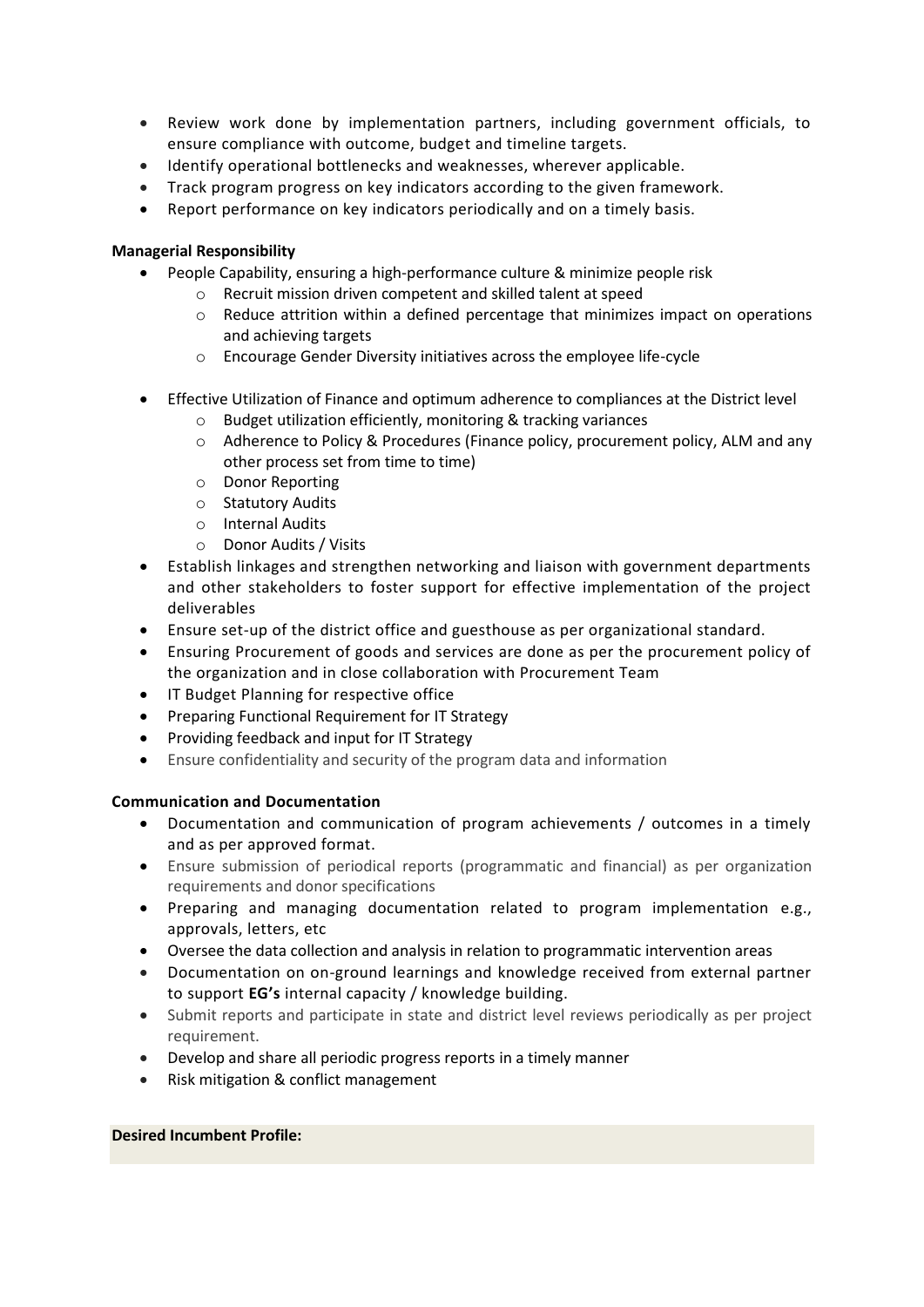**Personality:** Tech-Savvy, Self-driven, result-oriented with a positive outlook. Must have clear focus on high quality output. Empathic communicator, ability to see things from the other person's point of view. Sufficiently mobile and flexible for frequent travel. Ability to get along with variety of individuals and a team-player.

**Work Life Balance:** Must be mature and domestically secure. Able to work extended hours on occasions when required.

**Technology skills:** Must be adept in use of MS Office, particularly Excel and Word, and ideally Access or similar database to basic level, Internet and email. Open for learning and adapting to new technologies being introduced in the organization.

# **Specific Job Skills & Values:**

- Sound contextual knowledge of local issues, organizational relationships, social and cultural constraints and realities, and environmental conditions, Right to Education, Child Psychology, and Community Motivation
- Ability to multitask and perform under stress situation
- Demonstrated ability to cultivate relationships, collaborate with individuals in a culturally diverse setting and build consensus
- Ability to treat people equally irrespective of gender
- Integrity towards the work and ability to "know & do" what is right
- Striving to lead by performance excellence
- Working effectively and inclusively with a range of people both within and outside of the organization
- Empathy

# **Adherence to Code of Conduct & EG Policies:**

All existing & new employees shall ensure that they at all times act in compliance with EG's laid down Code of Conduct & adhere to all Policies of EG, including but not limited to Workplace Harassment Policy, Sexual Harassment Prevention and Redressal Policy, Child Protection Policy, Code of Conduct Policy, Whistleblower Policy, Work from Home Policy, Diversity and Inclusion Policy etc. EG has a zero-tolerance policy for all forms of discrimination.

# **Preferred Education Background:**

- Masters in Social work/Diploma in Social Work
- Fluent in Hindi and local dialect and basic knowledge of English

# **Preferred Work Experience:**

• A minimum experience of 4-5 years as social worker/operational experience.

# **Desired Competencies-**

| <b>Strategic Thinking - Think big</b>                | Taking Ownership - Feel   |  | <b>Analytical Thinking - Stay true</b>                 |
|------------------------------------------------------|---------------------------|--|--------------------------------------------------------|
| yet act focused                                      | responsible & accountable |  | to your data                                           |
| <b>Developing Talent</b> – Growing and taking people |                           |  | <b>Ensuring Alignment</b> – Think differently but work |